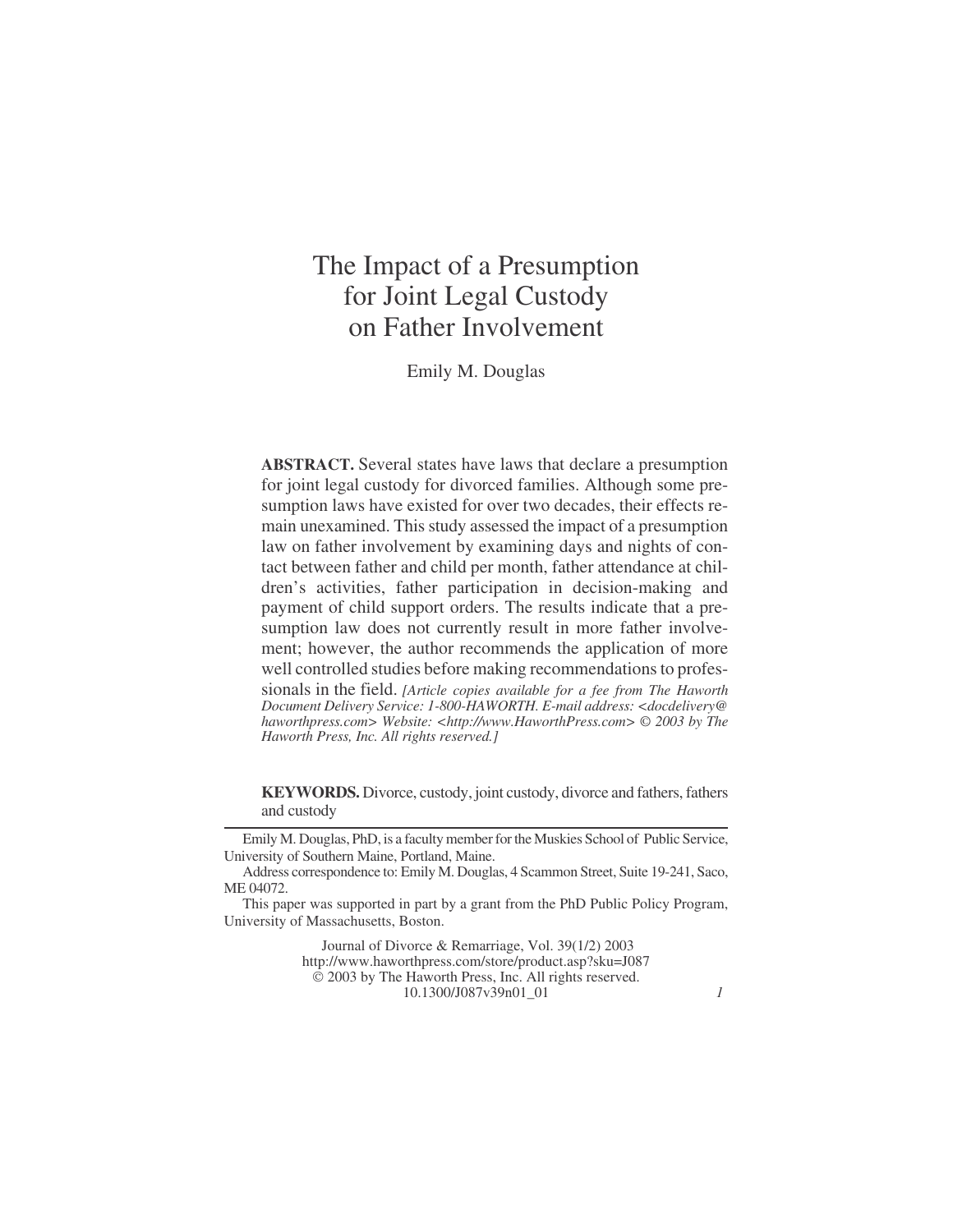#### *2 JOURNAL OF DIVORCE & REMARRIAGE*

Since the early 1980s, there have been significant changes in laws pertaining to divorced families (Bruch, 1997; Glass, 1990; Green, 1976; Riley, 1991; Saunders, 1994; Woodhouse, 2000). Child support guidelines have been established in every state across the union to provide some measure of assurance that children are adequately financially supported. "Gender-neutral" laws state that gender cannot be a determining factor in awarding custodial arrangements. Statutorily clauses about family violence have been established to ensure that children are not placed in the care of abusive parents and many states have adopted public policy that declare it is in the best of interest of children to have frequent and continuing contact with both of their parents. One of the most controversial laws, however, are those that state a presumption for a particular kind of joint custodial arrangement (Barry, 1997; Brandes, 1997; Hardcastle, 1998; Henry, 1996).

"Presumption laws" declare that, unless one can prove otherwise, (such as in instances of family violence), a particular type of joint custodial arrangement is in the best of interest of all children and families of divorce who appear before the court. These laws have been sponsored and promoted by father advocacy groups who seek to allow and encourage more father involvement in the daily lives of the children. Moreover, there is a well established set of literature which documents that, in general, children have better rates of adjustment when they have regular and continuing contact with both parents (Bronstein, Frankel Stoll, Clauson, Abrams & Briones, 1994; Lee, 1997; Maccoby & Mnookin, 1992; Pagani-Kurtz & Derevensky, 1997; Spigelman, Spigelman & Englesson, 1994). Still, presumption laws have raised considerable concern among the public, professionals who work with divorcing families and women's advocates because (1) there is worry that one type of custodial arrangement cannot ever be appropriate for all divorced families and (2) there is concern that joint custodial arrangements of all types put victims of family violence at risk for further abuse (Barry, 1997; Woods, 1997).

Today, nine states (Florida, Iowa, Kansas, Minnesota, Missouri, Montana, New Hampshire, New Mexico and Texas) have a presumption for joint *legal* custody (pertaining to which parent holds the authority to make *decisions* about major events, such as medical care, education and religion, in the children's lives) (American Bar Association, 1999); Louisiana has a presumption for joint *physical* custody (pertaining to the *physical residence* of children) (Rigby & Spaht, 1993); and Washington, D.C. has a presumption for joint legal and physical custody (Henry, 1996). Despite the highly controversial nature of these laws, there has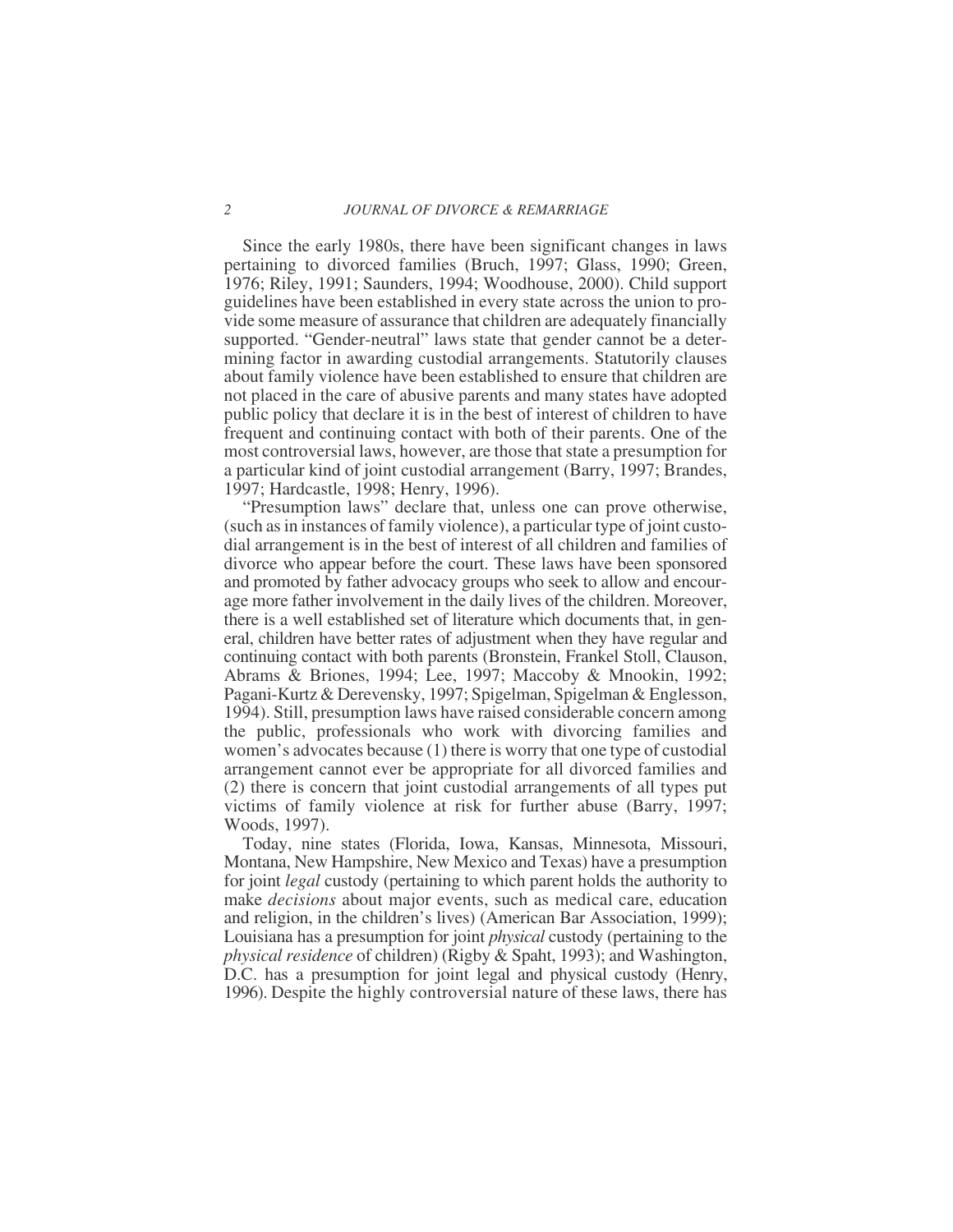been little, if any, attempt to evaluate the impact of these laws on the lives of divorced families.

In this study, I assessed one aspect of the effectiveness of laws that state a presumption for joint legal custody. The most effective way of measuring the outcomes of such a law would be to use a pre- and post-test design. However, a study of that nature would require several years of analysis as it takes families at least two years after divorce to settle into a regular child-contact schedule (Hetherington, Mavis, Cox & Cox, 1982) and it would take a considerable period of time for a state to fully implement such a policy. At the same time, there are many states with existing presumption laws that have been on the books for years and have gone unexamined, making them prime candidates for study. To use such states, one would have to examine similar comparison states that lack a presumption for joint legal custody. The obvious flaw in a comparison design is that states often have multiple formal and informal differences in their legal systems and in their procedures for handling divorced families. However, to analyze existing laws, despite problems in design, is an excellent and timely way to begin the study of this particular family policy in an attempt to offer much needed information to researchers, policy-makers and practitioners.

In this study I examined the effects of an existing presumption for joint legal custody by comparing the involvement of fathers in the state of New Hampshire, which has a presumption for joint legal custody with the involvement of fathers in the state of Maine, which has no presumption law. The New Hampshire presumption law, *"In the making of any order relative to such custody there shall be a presumption, affecting the burden of proof, that joint legal custody is in the best interest of minor children"* was passed (New Hampshire Domestic Relations, Title XLIII, Chapter 458§3, II(a)) in 1981 and is the watered down result of a bill that stated a presumption for joint physical and legal custody. To protect victims of family violence, the state has another presumption law that overrides the first by stating that joint legal custody will not be awarded in cases of family violence (New Hampshire Domestic Relations, Title XLIII, Chapter 458§3, II(c)).

In this study, I examined the following questions:

1. Is New Hampshire's presumption for joint legal custody fully implemented?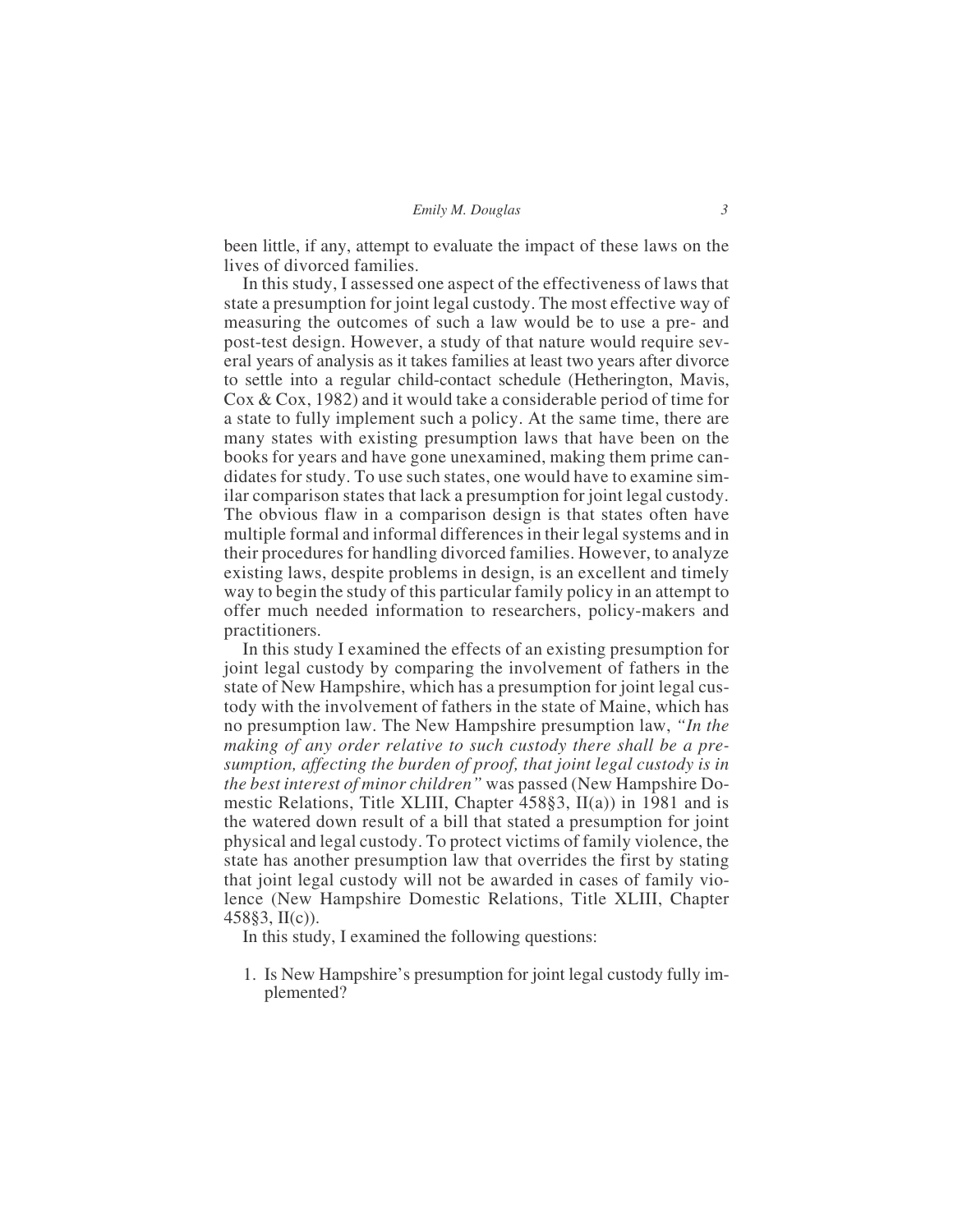- 2. Do divorced fathers in New Hampshire spend more time (days and nights) with their children than fathers from the targeted neighboring state?
- 3. Do divorced fathers in New Hampshire attend more of their children's school events and extracurricular activities than fathers from the targeted neighboring state?
- 4. Do divorced fathers in New Hampshire participate in decision-making about their children's lives more than fathers from the targeted neighboring state?
- 5. Do divorced fathers in New Hampshire provide more financial support than fathers from the targeted neighboring state?

# *METHOD*

I conducted this study through the use of a mail survey that was administered in October, 2000–January, 2001 to fathers who were divorced between 1996 and 1998. Participants were from matched counties within each of the states of New Hampshire (Strafford, Coos, and Sullivan Counties) and Maine (Knox, Sagadahoc, and Lincoln Counties).

# *Participants*

The sample for this study was selected using court records in each of the six matched counties (counties were matched using demographics information: population size, race, education, level of poverty and household income). All fathers from the selected counties who were divorced between 1996 and 1998 were included in the study. The respondents of this study consisted of 316 divorced fathers who were from the states of New Hampshire  $(n = 205)$  and Maine  $(n = 111)$ . All potential respondents had been divorced for two to four years and currently had minor children. There were no statistical differences between fathers from the two states with regard to race, education, income, age of father, age of child, sex of child, geographic distance between father and child, marital status of father, marital status of mother and legal custody arrangements. There were differences between the two groups of respondents with regard to physical custody arrangements  $(p = .04)$  and child support payments ( $p = .01$ ). A high number of fathers with joint physical custody responded to the study; thus, physical custody of children was controlled for in all statistical analyses.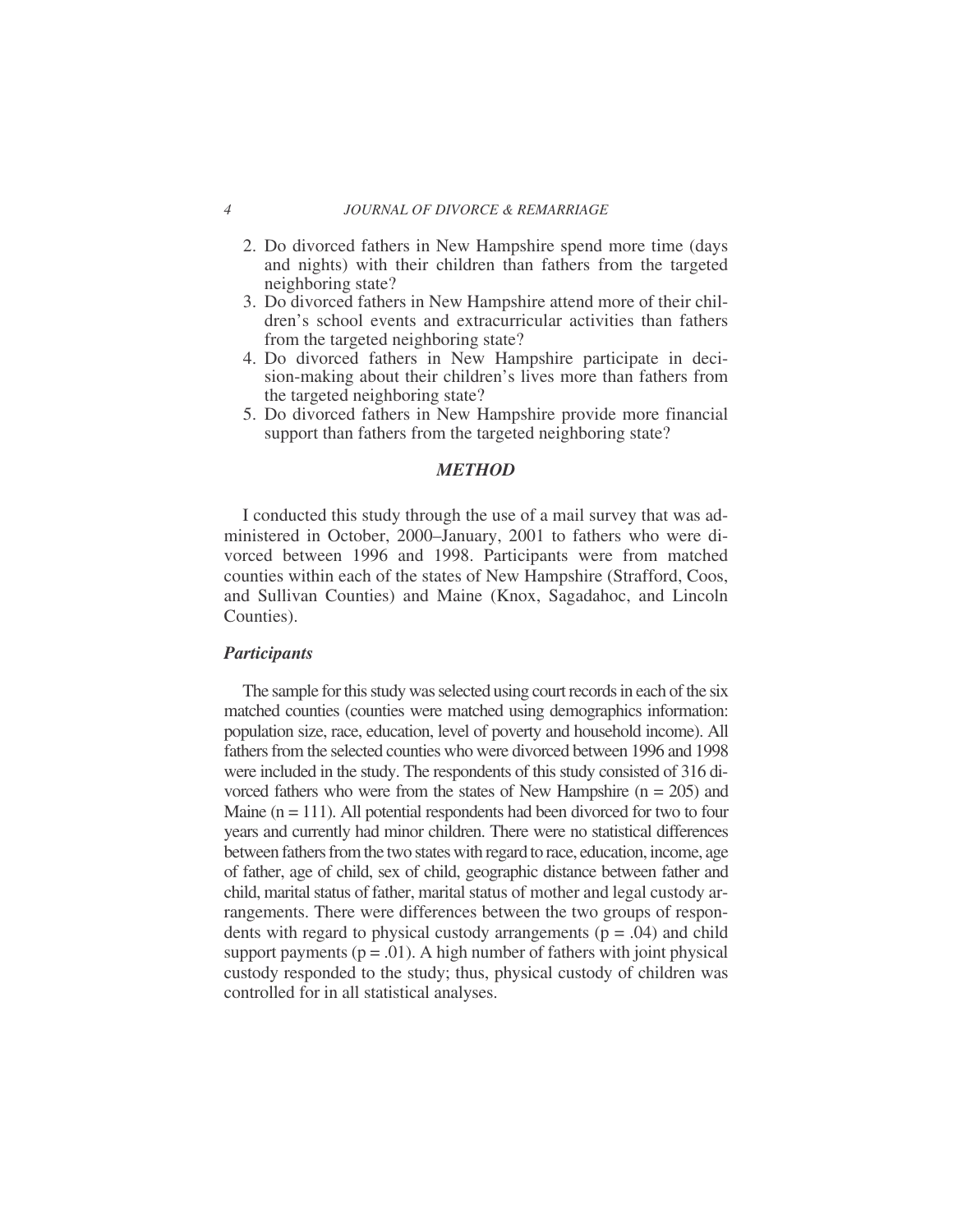| Emily M. Douglas |  |
|------------------|--|
|                  |  |

# *Materials*

For this study I designed a mail survey in which fathers reported their various levels of involvement such as, days and nights of contact, attendance at children's events, participation in decision-making, child support payments, family functioning (levels of conflict, quality of relationships), custodial arrangements and demographic information. Table 1 illustrates some of the survey questions. Because involvement can vary from child to child, even within the same family, I asked fathers to report about their eldest child only, as father's who only have

TABLE 1. Survey Topic Areas and Sample Questions

| <b>Topic Area</b>           | <b>Survey Question</b>                                                                                                                                                                                                                                                                                                                                                                                                                                      |
|-----------------------------|-------------------------------------------------------------------------------------------------------------------------------------------------------------------------------------------------------------------------------------------------------------------------------------------------------------------------------------------------------------------------------------------------------------------------------------------------------------|
| Daily or nightly contact    | Fathers were asked to check regular days and nights of<br>contact on a four week calendar.                                                                                                                                                                                                                                                                                                                                                                  |
| School activities           | In the 1999-2000 school year, how many times did you at-<br>tend or visit your target child's school for an event, such as<br>a sporting event, school performance, volunteer activity,<br>open house or parent-teacher conferences? $(1 = \text{None} - \text{None})$<br>$5 = 10$ or more)                                                                                                                                                                 |
| Extra-curricular activities | How about non-school extracurricular activities such as<br>music lessons/concerts, dance lessons/recitals, reli-<br>gious activities, scouting events, etc? How many of<br>these events have you attended in the last 12 months?<br>$(1 = None - 5 = 10 or more)$                                                                                                                                                                                           |
| Decision-making about child | Sometimes when parents divorce one of the parents<br>makes most of the decisions regarding the life of the child,<br>such as education, medical attention, religious training and<br>extracurricular activities. However, other times parents<br>share these decisions. Which of the following statements<br>best describes your situation? (1 = Mom makes all, $2 =$<br>Mom makes most, $3$ = Share equally, $4$ = Dad makes<br>most, $5 =$ Dad makes all) |
| Father-child relationship   | How would you rate your level of satisfaction with the qual-<br>ity of the relationship that you have with your target child?<br>$(1 = Verv$ satisfied-4 = Not at all satisfied)                                                                                                                                                                                                                                                                            |
| Father-mother relationship  | How would you rate your level of satisfaction with the rela-<br>tionship you have with your ex-wife? $(1 = \text{Very satis-})$<br>$fied-4 = Not$ at all satisfied)                                                                                                                                                                                                                                                                                         |
| Conflict                    | How much conflict do you have with the mother of your<br>"target" child? $(1 = \text{Very high-5} = \text{None})$                                                                                                                                                                                                                                                                                                                                           |
| Mother's support            | How supportive do you think that your ex-wife is of the re-<br>lationship that you have with your "target" child? $(1 = Very)$<br>supportive- $5 = Not$ at all supportive)                                                                                                                                                                                                                                                                                  |
| Life as divorced father     | How would you describe your adjustment to life as a di-<br>vorced father? $(1 = Excellent-5 = Poor)$                                                                                                                                                                                                                                                                                                                                                        |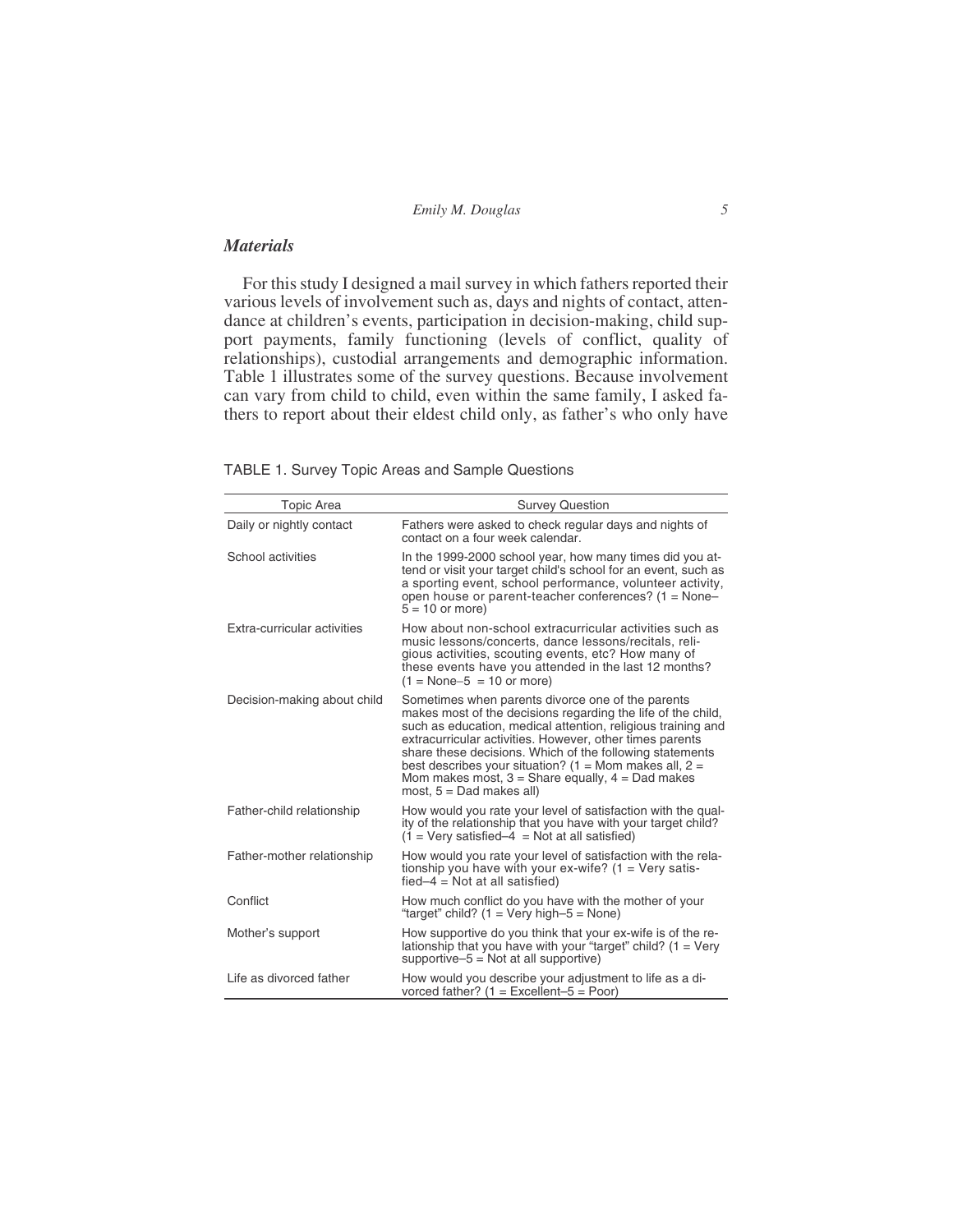one child would not be able to report on other children. This child was termed the *target child*. While self-reports can result in questionable data, I believe that it is no more questionable than asking for a report from one's ex-spouse, which would have been another possible method of data collection.

### *Procedure*

Following the techniques of Dillman, (2000, 1978) between October, 2000 and January, 2001, I administered the mail survey, sending it with cover letters to non-respondents a total of three times, in addition to a reminder/thank you post card which was sent to everyone. Using this technique, I obtained a 39% response rate. This is somewhat lower than Dillman reports and lower than I have obtained in previous (unpublished) research. However, divorced fathers are a difficult population to contact; furthermore, I administered the survey during the November and December holidays, which Dillman does not recommend.

## *RESULTS*

The results of this study were obtained through the use of ordinary least square regressions and ordered probit analyses, where an alpha level of .05 was used for all statistical tests. Once again, all analyses controlled for physical custody arrangements, in addition to income, education, participation in decision-making in children's lives, child support payments and legal custody arrangement. Other factors considered in some of the models include family relationships, distance between father and child and whether fathers had additional children after their divorce.

#### *Implementation of the Law*

The New Hampshire presumption for joint legal custody is fully implemented. Ninety-three percent of the sample reported having joint legal custody.

### *Levels of Contact*

There is no statistical difference in how many days  $[n = 250, R^2]$  adjusted = .68,  $F(11,238) = 48.86$ ,  $p = .43$  or nights  $[n = 261, R^2$  adjusted =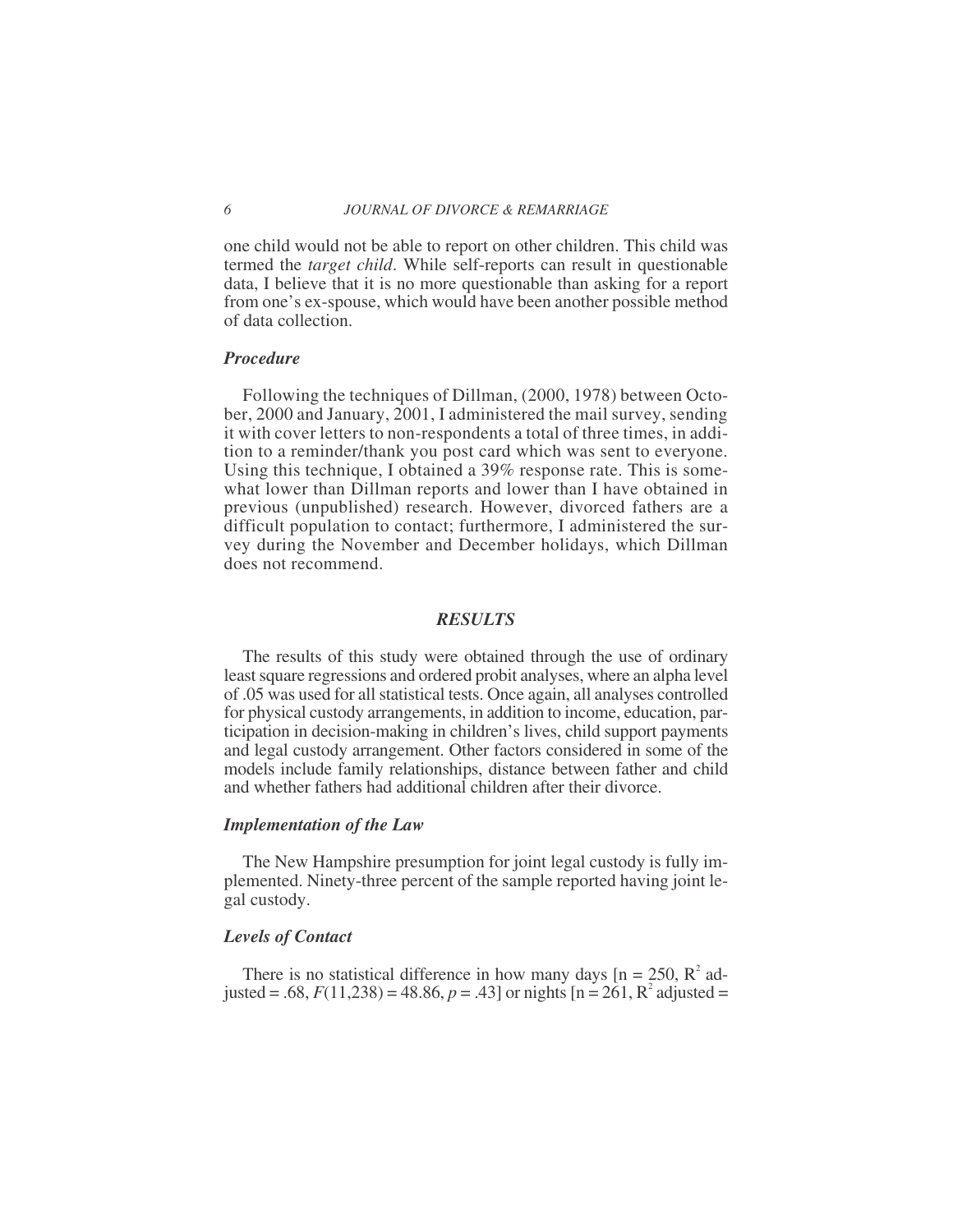.70,  $F(10,250) = 62.34, p = .88$ ] that New Hampshire fathers spend with their children compared with fathers in Maine.

# *Attendance at Children's Activities*

There is no statistical difference in the rates of attendance at children's school events  $[n = 244, chi2(13) = 113.31, p = .29]$  or extracurricular activities  $[n = 248, chi2(12) = 92.56, p = .47]$  between New Hampshire fathers and Maine fathers.

## *Participation in Decision-Making*

Divorced fathers in New Hampshire do not participate in decision-making any more than divorced fathers in Maine  $[n = 246, chi2(14) =$ 271.7, *p* = .177].

#### *Child Support Payments*

There is a trend indicating that divorced fathers in New Hampshire pay more child support than divorced fathers in Maine  $[n = 283, R^2]$  adjusted =  $.41, F(19, 263) = 11.16, p = .059$ .

## *DISCUSSION*

In this study I examined the extent to which a law stating a presumption for joint legal custody is fully implemented, and to what degree, if any, the law affects father involvement in divorced families. The results indicate that although the law is fully implemented (93% of families in New Hampshire have this arrangement), there are no differences in father involvement that can be explained by the existence of a presumption law. There are several possible reasons for this finding.

First, the law does not currently offer families unique custodial arrangements. An award of joint legal custody has become a standard custodial arrangement across the country, regardless of state or laws (Kelly, 1997; Kuhn & Guidubaldi, 1997). The comprehensive, national study completed by Nord and Zill (1996) found (using 1990 data) that almost 80% of divorced families had an arrangement of joint legal custody. In fact, I speculate that it is the existence of laws stating a presumption for joint legal custody in one-fifth of the country that may have propelled this social change throughout the nation.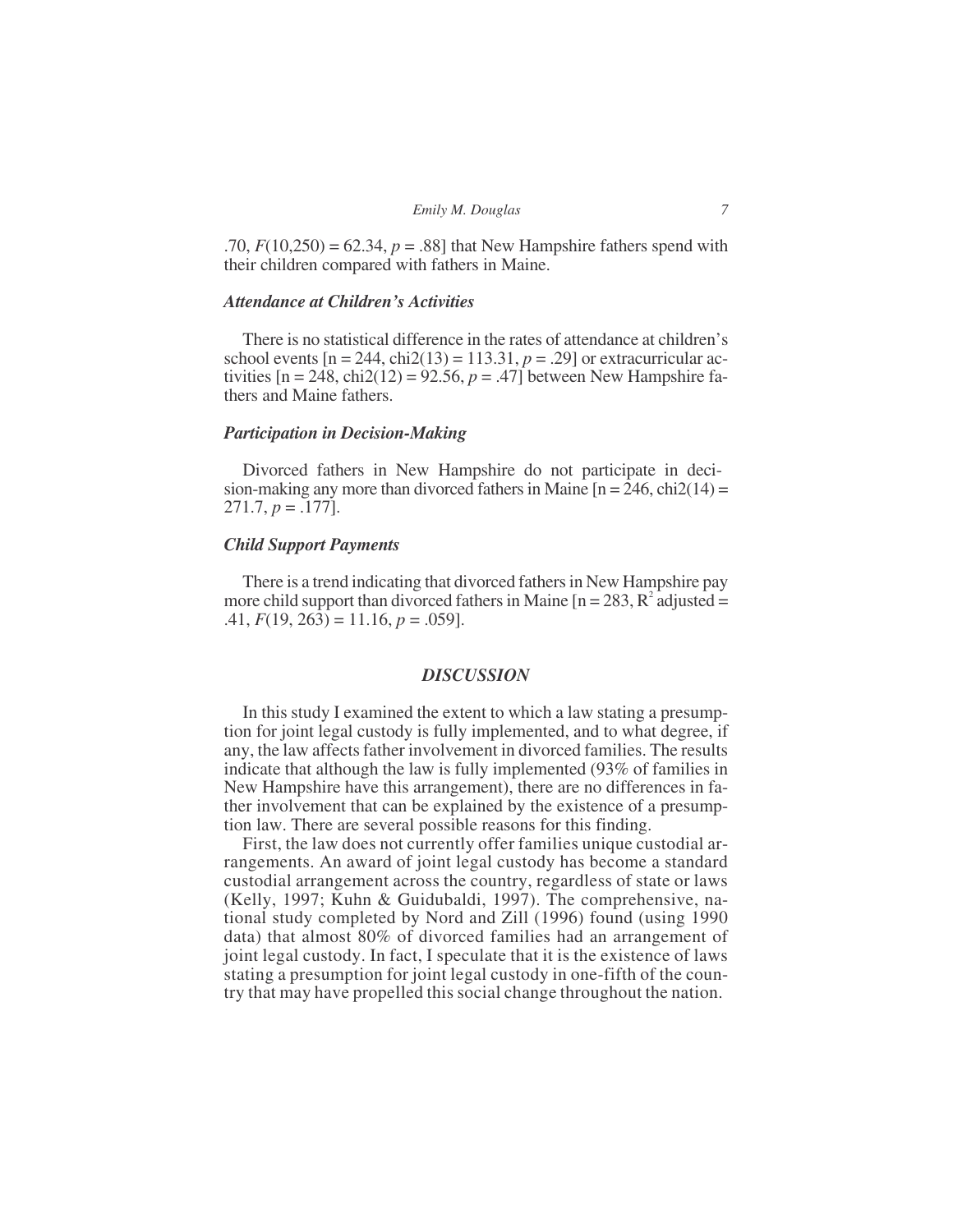Second, the law does not provide for any changes within the social structures that support or affect divorced families. For example, the law does not require that schools or medical institutions comply with the law, provide records to, or reach out to nonresidential parents. Without such provisions, it may be difficult for divorced fathers to become more involved.

Third, public policy can affect little change in the relationships between family members. If parents are unwilling or unable to cooperate with one another, an arrangement of joint legal custody will not change this reality and will likely not influence the involvement of fathers. Moreover, family members must each take part in co-parenting. It is easy for custodial parents to act without consulting noncustodial parents, moreover, anecdotal evidence suggests that many divorced fathers do not initiate the level of involvement that might be expected from fathers with joint legal custody.

Finally, New Hampshire's statute for joint legal custody is not defined in state law. The terms *joint legal custody* and *joint physical custody* have been standing long enough for a sizable portion of the public to understand these terms. Nonetheless, without a definition, parents may not understand the essence of their roles and responsibilities toward one another and their children.

Fathers in New Hampshire pay more child support than fathers in Maine; however, these differences are not the result of the presumption law, but each state's respective support guidelines. In the state of New Hampshire, a certain percentage (based on the number of children in the family) of the parents' combined income is allotted as the child support award (New Hampshire Domestic Relations, Title XLIII, Chapter 458§17). The state of Maine derives child support awards using a combination of total parent income and a schedule that estimates the cost of raising a child in that state (Maine Domestic Relations Title 19-A, Chapter 63§2006). For example, consider a divorced family with two children and a combined parent income of \$53,000 (\$23,000 = mother income and \$30,000 = father income). In the state of New Hampshire, the father would pay \$851 a month, however, in the state of Maine, a father would pay only \$498. The difference in these guidelines is consistent with the results of this study.

There are several limitations of this study. First, the comparison state (Maine) has a high rate of joint legal custody (almost 90%). Although other scholars have stated that joint legal custody is a standard arrangement throughout the country, there may be regional pockets where this is untrue. It is possible that if father involvement in New Hampshire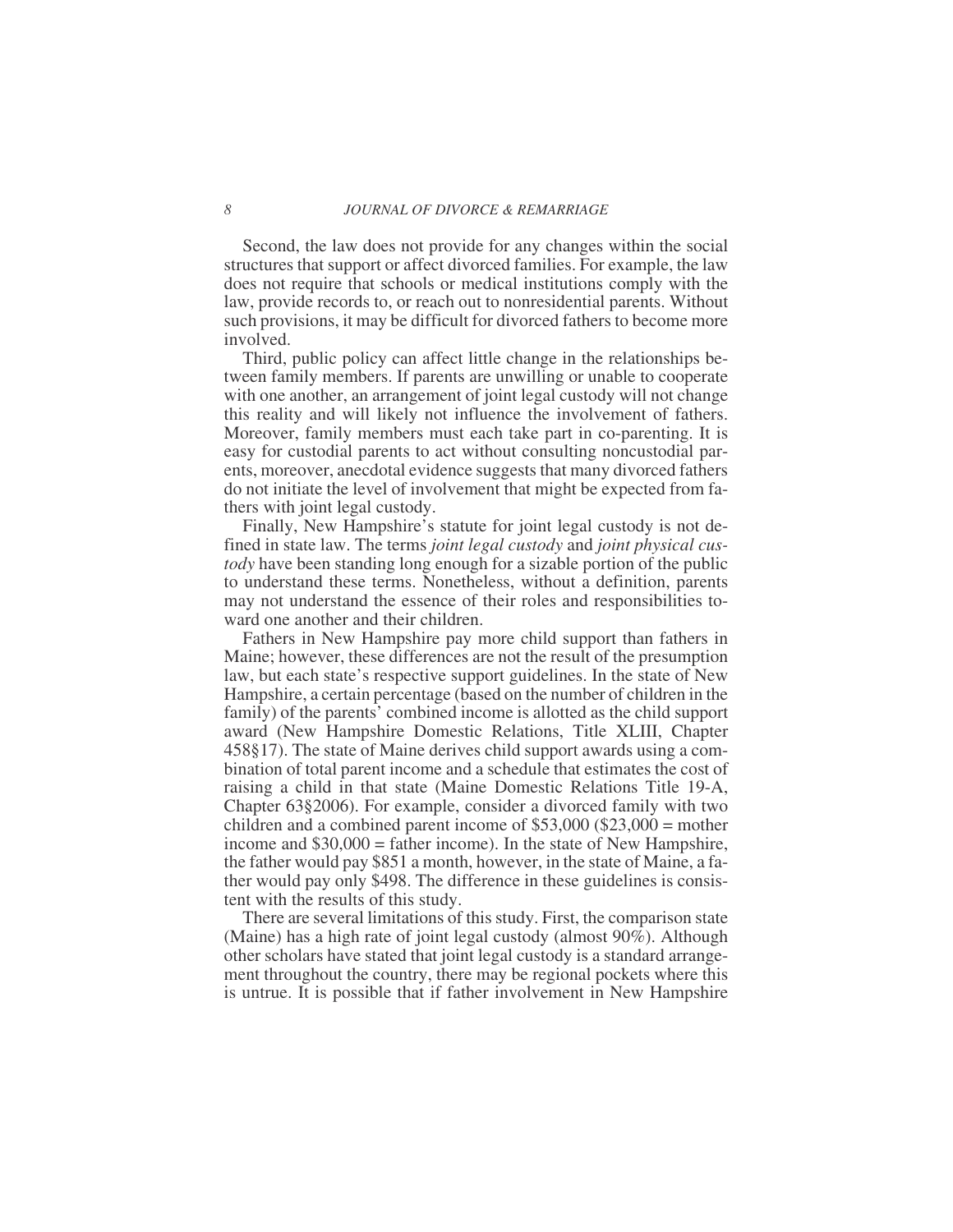#### *Emily M. Douglas 9*

were compared with more conservative regions, one might find that the law is more effective that I found in this study. Second, this study did not collect data from mothers, who might argue that the presumption law does affect father involvement. Third, this study did not utilize a pre- and post-study design that would be most effective in the study of this family policy; and, finally, I did not examine the adjustment of children, who should comprise the true target population of any presumption law. Future researchers may want to utilize another study design for examining the effectiveness of presumption laws, as well as collect data from mothers and children to gain a more comprehensive understanding of the outcomes of presumption laws.

While in this study I found no difference in the levels of involvement between fathers who live in a state with a presumption for joint legal custody and fathers who live in a state without a presumption for joint legal custody, I am reluctant to recommend the abolishment of such laws or to discourage policy-makers from proposing laws that would mandate such a presumption. More research, using well-controlled designs, are greatly needed before reliable recommendations can be made to other researchers, policy-makers and practitioners.

### REFERENCES

- American Bar Association (n.d.). *Facts about children and the law- State law regarding joint custody*. Retrieved from<http://www.divorceio.net/SPBYSTATE.html>
- Barry, M.M. (1997). The District of Columbia's joint custody presumption: Misplaced blame and simplistic solutions. *Catholic University Law Review*, *46*, 767-834.
- Brandes, J. (1997). *Child custody: Joint custody*. Retrieved from www.brandeslaw. com/htdocs/joint.htm
- Bronstein, P., Stoll, F.M., Clauson, J., Abrams, C., & Briones, M. (1994). Fathering after separation or divorce: Factors predicting children's adjustment. *Family Relations*, *43*, 469-479.
- Dillman, D.A. (1978). *Mail and telephone surveys: The total design method*. New York: John Wiley & Sons.
- Dillman, D.A. (2000). *Mail and Internet surveys: The tailored design method*, *2nd ed*. New York: John Wiley & Sons.
- Glass, B.L. (1990). Child support enforcement: An implementation analysis. *Social Service Review*, *64*, 542-558.
- Hardcastle, G.W. (1998). Joint custody: A family court judge's perspective. *Family Law Quarterly*, *32*, 201-219.
- Henry, R.K. (1996). The District of Columbia's new joint custody of children act. *The Washington Lawyer*, *July/August*, 50-55.